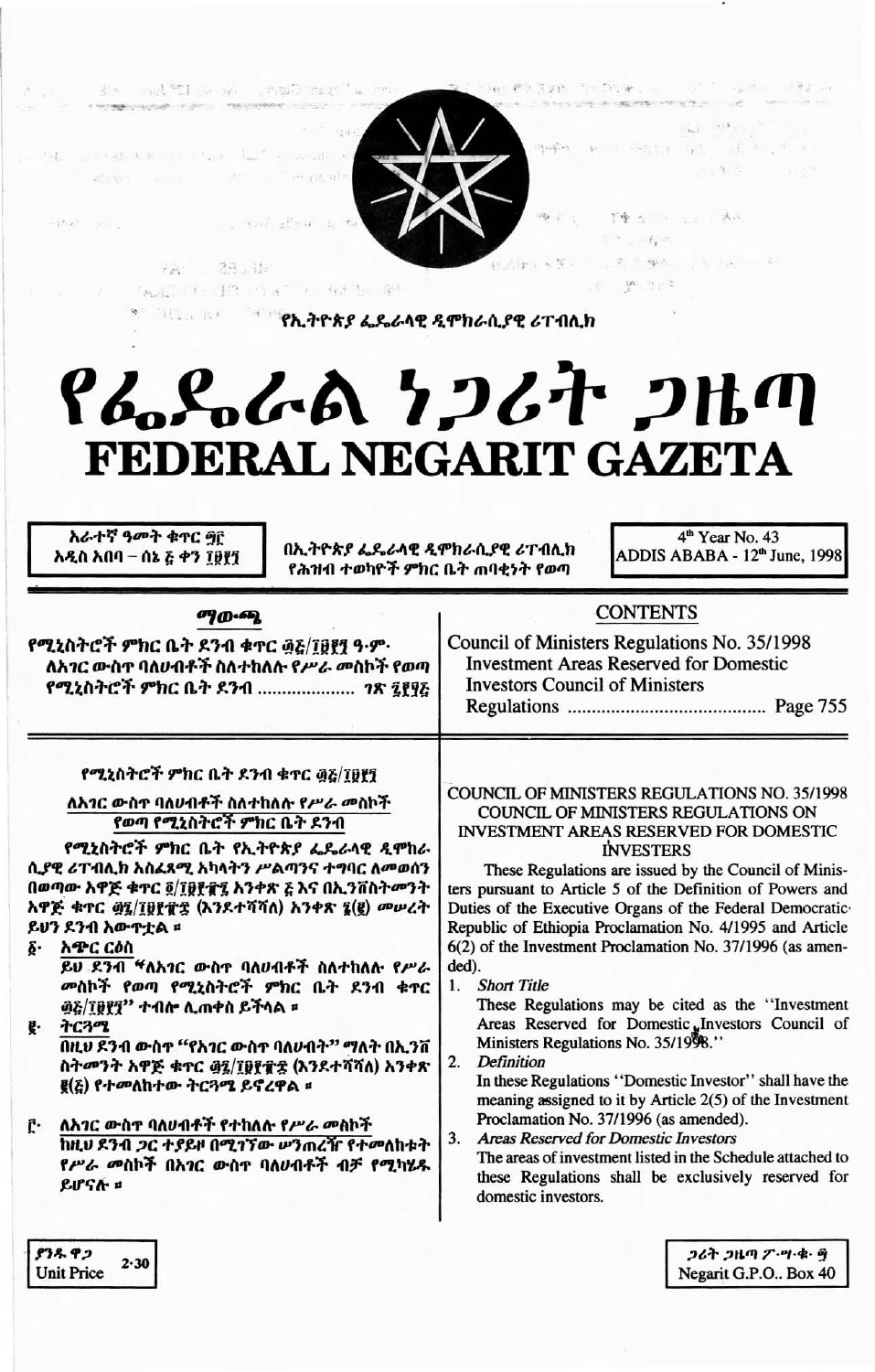Federal Negarit Gazeta - No. 43 12<sup>th</sup> June, 1998 - Page 756

፩· ደንቡ የሚፀናበት ጊዜ ይህ ደንብ በፌዴራል ነጋሪት ጋዜጣ ታትሞ ከወጣበት ቀን ጀምሮ የጸና ይሆናል ፡

> አዲስ አበባ ሰኔ ፩ ቀን ፲፱፻፺ ዓ.ም. መለስ ዚናዊ የኢትዮጵያ ፌዴራላዊ ዲሞክራሲያዊ ሪፐብሊክ **ጠቅላይ ሚኒስትር**

> > $\widetilde{\Xi}^{\mathrm{N}}_{\mathrm{F}}$

 $\label{eq:2.1} \varphi_{\lambda} = \frac{1}{4} \varphi_{\lambda} = 1 - \frac{2}{3} \varphi_{\lambda} = 1.4 \, \mathrm{GeV}$ 

黄疸: 四角 (第一) mail (4) 46

 $\label{eq:R1} \mathcal{L}=\mathrm{tr}(\mathcal{U}_0\otimes \mathcal{U}_1)\mathcal{U}_1\otimes \cdots \otimes \mathcal{U}_n\otimes \cdots \otimes \mathcal{U}_n\otimes \cdots \otimes \mathcal{U}_n\otimes \cdots \otimes \mathcal{U}_n\otimes \mathcal{U}_n\otimes \mathcal{U}_n\otimes \mathcal{U}_n\otimes \mathcal{U}_n\otimes \mathcal{U}_n$ 

一度 (1)

into where

经确定 有一个本质 ()

S all

 $-10^{\circ}$ 

4. Effective Date

These Regulations shall come into force as of the date of their publication in the Federal Negarit Gazeta.

Done at Addis Ababa, this 12<sup>th</sup> day of June, 1998.

**MELES ZENAWI** PRIME MINISTER OF THE FEDERAL DEMOCRATIC **REPUBLIC OF ETHIOPIA** 生成

计图 10 单元 维

 $\Delta \quad \mathbb{R} \qquad \mathbb{R} \qquad \mathbb{R} \qquad \mathbb{R} \qquad \mathbb{R} \qquad \mathbb{R} \qquad \mathbb{R} \qquad \mathbb{R} \qquad \mathbb{R} \qquad \mathbb{R} \qquad \mathbb{R} \qquad \mathbb{R} \qquad \mathbb{R} \qquad \mathbb{R} \qquad \mathbb{R} \qquad \mathbb{R} \qquad \mathbb{R} \qquad \mathbb{R} \qquad \mathbb{R} \qquad \mathbb{R} \qquad \mathbb{R} \qquad \mathbb{R} \qquad \mathbb{R} \qquad \mathbb{R} \qquad$ 

 $\label{eq:3.1} \mathcal{F}^{(1)}_{\mathcal{F}}(\mathbf{w}) = \mathcal{F}^{(1)}_{\mathcal{F}}(\mathbf{w}) = \mathcal{F}^{(1)}_{\mathcal{F}}(\mathbf{w}) = \mathcal{F}^{(1)}_{\mathcal{F}}(\mathbf{w}) = \mathcal{F}^{(1)}_{\mathcal{F}}(\mathbf{w}) = \mathcal{F}^{(1)}_{\mathcal{F}}(\mathbf{w}) = \mathcal{F}^{(1)}_{\mathcal{F}}(\mathbf{w})$ 

1. 我们的时候,

· 新城北海南北京新疆 · · · · · ·

 $\label{eq:12} \mathcal{A}(\mathbf{P}\mathbf{X}^{\mathcal{G}}) = \mathbf{P}\mathbf{0}, \quad \mathcal{A}^{\mathcal{G}}(\mathbf{X}^{\mathcal{G}}) = \mathcal{A}(\mathbf{X}^{\mathcal{G}} \mathbf{X})$ 

 $\tau = \sum_{i=1}^n \left( \tau_i - 1 \right)$ 

義 参加 (以下) ( ) ( ) ( ) ( ) ( ) ( )

第二回 百分 事(金属) やんしか 

转。如果一个短短点到镜子的 的过去分词 the stop distribution of the contraction of

 $\begin{array}{ccccccccc} \alpha_{11} & \alpha_{22} & & & & \alpha_{33} & & & \alpha_{34} & & \alpha_{35} & & \alpha_{36} & & \alpha_{37} & & \alpha_{38} & & \alpha_{37} & & \alpha_{38} & & \alpha_{37} & & \alpha_{38} & & \alpha_{37} & & \alpha_{38} & & \alpha_{37} & & \alpha_{38} & & \alpha_{38} & & \alpha_{38} & & \alpha_{38} & & \alpha_{38} & & \alpha_{38} & & \alpha_{38} & & \alpha_{38} & & \alpha_{38} & & \alpha_{38} & & \alpha_{38} & & \$ 

 $\mathcal{F}(\mathcal{C}_1) = \{ \pm 2 \,,\ \left\{ \mathcal{V} \right\} \,,\qquad \mathcal{F}^{\prime} = \mathcal{V} \,,\qquad \qquad \text{if } \tau \in \mathcal{F} \, \text{or} \, \mathcal{C} \, \text{or} \, \mathcal{C} \, \text{or} \, \mathcal{C} \, \text{or} \, \mathcal{C} \, \text{or} \, \mathcal{C} \}$ 

医不同 "雪花"

 $-1.78$ 

 $\gamma_{\rm eff}=-\Omega_{\rm eff}$ 

TWO STAR

 $\mathcal{F}^{\mathbb{C}}$  .

TO ARE THE THE UNDER THE LIGHT TILL IN · 法馬越 : 图 板供 · 2 · 2 3 平均 (TT) 対話を行く (Windows 2010) ( Windows 2014) Party Politics

**COMPRESSION** 

不平 ほうほん

was a company of the company  $\label{eq:3.1} \gamma = -1200 \quad \text{if} \quad \tilde{\gamma} = 5.61 \quad \text{if} \quad \tilde{\alpha} = 0.46 \quad \text{if} \quad \tilde{\gamma} = 1.05 \quad \text{if} \quad \tilde{\gamma} = 0.05 \quad \text{if} \quad \tilde{\gamma} = 0.05 \quad \text{if} \quad \tilde{\gamma} = 0.05 \quad \text{if} \quad \tilde{\gamma} = 0.05 \quad \text{if} \quad \tilde{\gamma} = 0.05 \quad \text{if} \quad \tilde{\gamma} = 0.05 \quad \text{if} \quad \tilde{\gamma$  $\mathcal{O}_{\mathcal{C}}\left(\mathcal{C}^{\mathbf{R}}\mathbf{G}\right)_{\mathcal{C}}\left(\mathcal{C}\right)_{\mathcal{C}}=\mathcal{C}\mathbf{G}_{\mathbf{R}}$ where the stripe of the second second setted and hold more than the send the contract of May 1990.

**INSING** 

an interest give them to be  $\mathcal{A}_1,\mathcal{A}_2,\ldots,\mathcal{A}_n\mathcal{A}_n\rightarrow\mathcal{A}_n\mathcal{A}_n$ BOLL ON ARE TO A STATE .  $-44$ 

 $\mathcal{N} = \mathcal{N}(\mathcal{Q}\mathcal{P}^{\mathbf{p}}) \cdot \mathcal{Q}(\mathcal{P}^{\mathbf{p}} \cap \mathcal{W}(\mathcal{Q})) = \mathcal{N} \circ \mathcal{Q}_{\mathcal{U}^{-1}(\mathcal{Q})} \circ \mathcal{N}(\mathcal{Q})$ · ICH SPIENTA E of market a Le l'e chathair c'h

Plan Manner and administration of the 200 with a temperature and compared in Les materiales de la partie

 $\frac{1}{\sqrt{48}}\left[\frac{1}{168\pi}\frac{\sqrt{16}}{\sqrt{16}}\right] \times \frac{1}{\sqrt{16}}$ 

**Las Della** 

Æ.

 $\mathbb{E}_{\mathbf{u}}\left[\mathbf{P}_{\mathbf{u}}\right]^{H}\mathbb{E}_{\mathbf{u}}\left[\mathbf{u}\right]^{H}$  $\frac{1}{2}$  ,  $\frac{1}{2}$  ,  $\frac{1}{2}$  ,  $\frac{1}{2}$